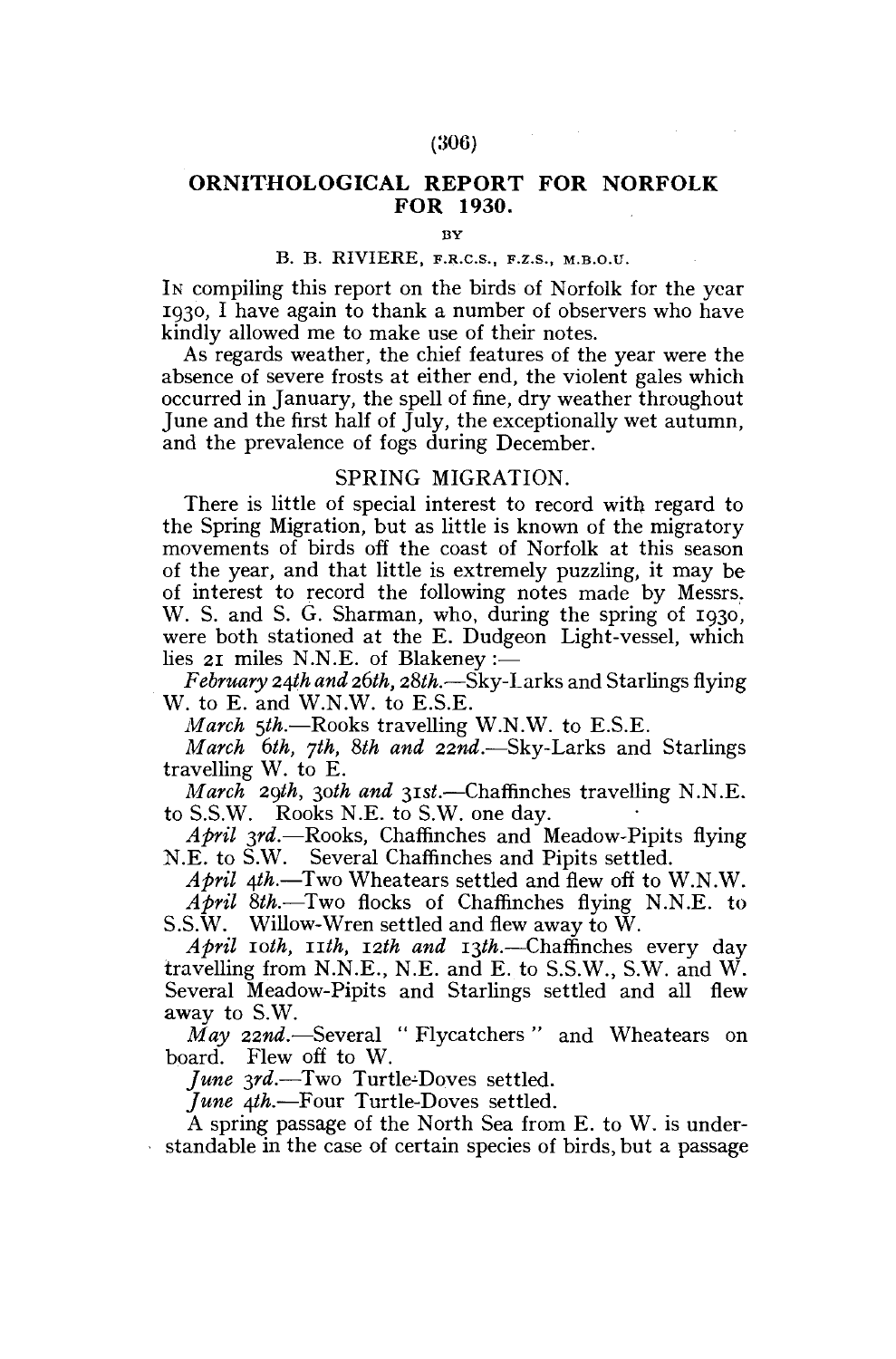from N.N.E. to S.S.W., and N.E. to S.W., as recorded under several dates in the above notes, is exceedingly difficult to explain.

That this movement regularly takes place is shown by the number of records of its occurrence—it has been observed annually for four years at the E. Dudgeon—and it is to be hoped that further knowledge may in time reveal its significance.

As regards the passage in the opposite direction, *i.e.,* from W. and W.N.W. to E. and E.S.E., it is to be noted that birds passing the E. Dudgeon travelling in this direction may be presumed to have taken their departure from the Lincolnshire coast.

## AUTUMN MIGRATION.

Thanks to the number of good observers who were present on our coast during the autumn some interesting notes of the autumn migration were made, and the two big" rushes" which occurred between September ioth and 13th and on September 27th and 28th were recorded in some detail. If only an equal number of observers could be persuaded to frequent the coast-line in the early spring, some of the problems of- the spring migration referred to above might be brought a step further towards solution !

The " Waders," as usual, formed the vanguard of the autumn immigrants. A passage of Lapwings from E. to W. along the northern coast-line, continuing throughout the day, was noted on July 1st and 2nd by Mr. D. L. Lack, who also reported a considerable arrival of Waders, particularly Dunlin, at Salthouse and Cley on July 5th.

On August 18th a single Cuckoo was seen to fly in from the sea at Blakeney Point, and on the 20th a great E. to W. passage of Swifts was noted also at Blakeney, the birds passing on a broad front, both overland and far out to sea, during most of the day (D. L. Lack).

The earliest Passerine immigration reported was on August 25th, when Mr. Lack noted a considerable arrival of Wheatears and Willow-Warblers, together with a few Whitethroats, Garden-Warblers, Whinchats and Redstarts, on Cley beach.

The first big Passerine rush occurred on September 11th —with probably fresh arrivals on the 12th and 13th. The majority of these migrants appear to have crossed the North Sea on the night of September ioth, and they remained on the coast-line until the 13th, when the wind changing from N.E. to S.W., most of them moved on.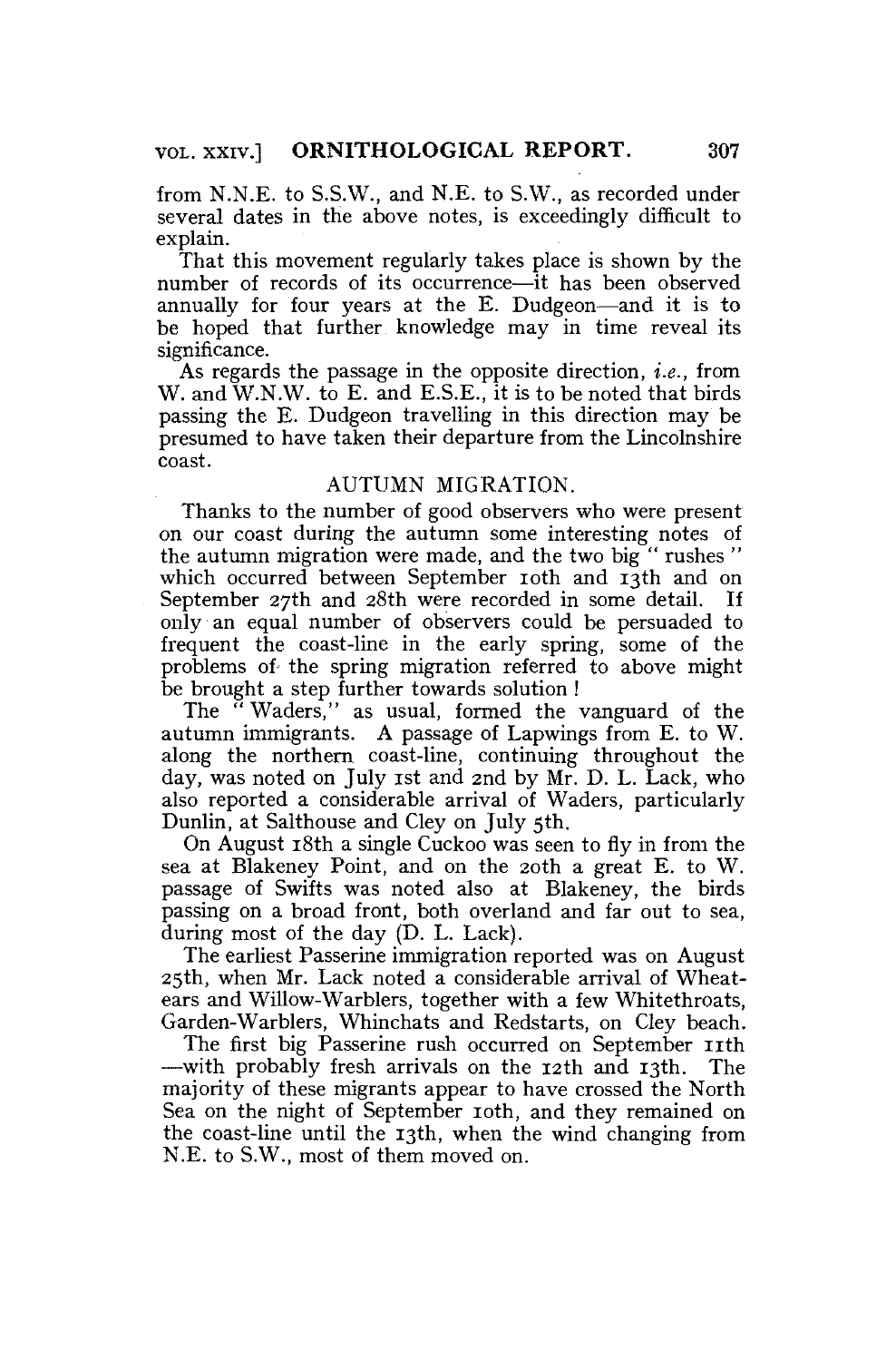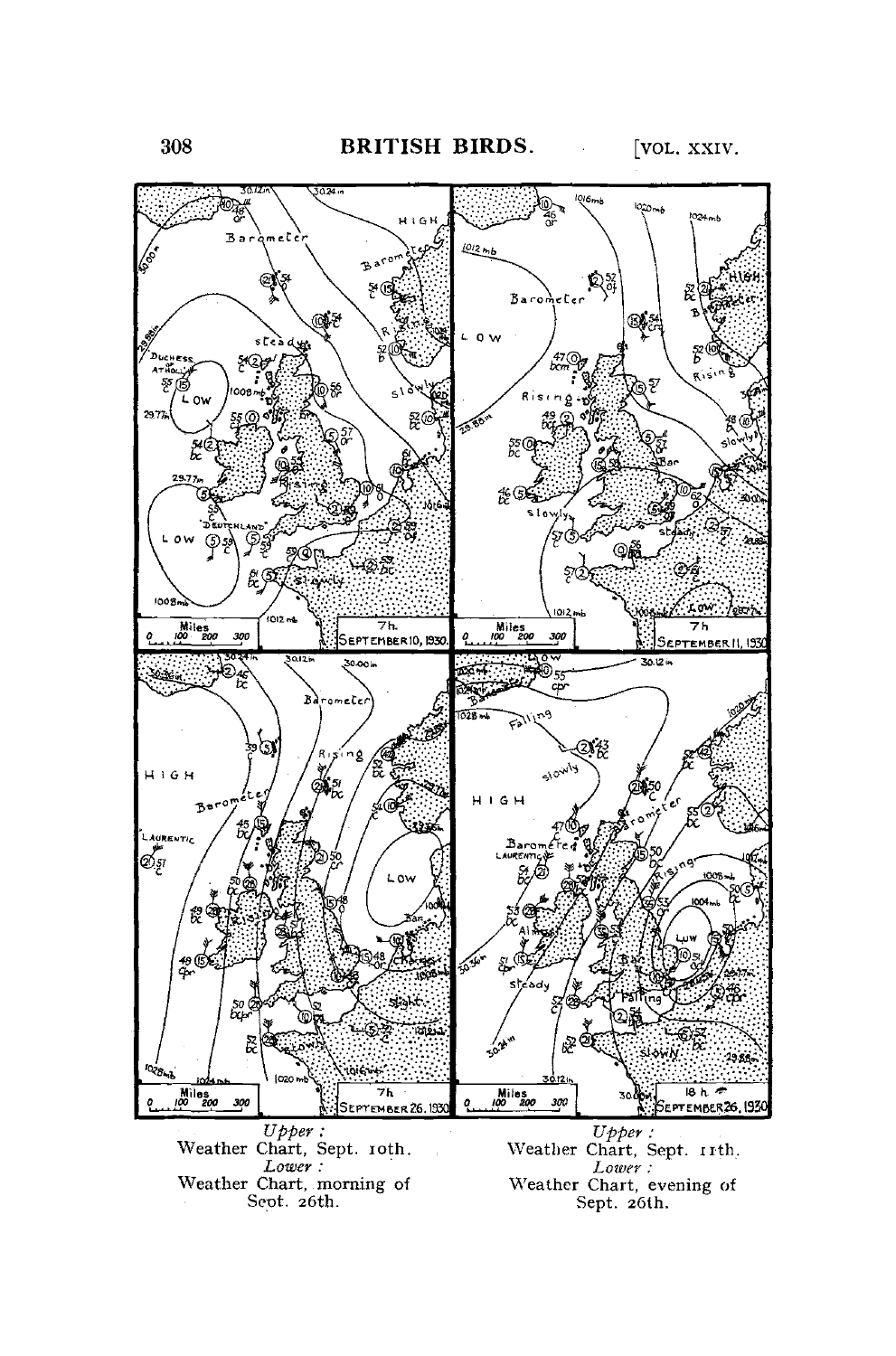Working the *Sueda* bushes along Cley beach on September nth , 12th and 13th, Col. W. A. Payn identified the following species: Willow-Warbler (very large numbers), Redstart (hundreds), Wheatear, Blackcap, Garden-Warbler, Common Whitethroat, Lesser Whitethroat, Bluethroat (about a dozen identified), Pied Flycatcher, Goldcrest, Ortolan Bunting (one), Reed-Bunting, Tree-Pipit, Meadow-Pipit, Hedge-Sparrow, and Wryneck (several).



Mrs. Brindley, who was<br>atching birds at W. watching birds Runton, noted the appearance of large numbers of Willow-Warblers, Redstarts and Wheatears on September **11th**, the majority of the Wheatears having arrived, it would appear, between eight and nine in the morning. Most of these birds had moved on by September 14th.

At Scolt Head a similar arrival was observed by Dr. S. H. Long.

At the E. Dudgeon Light-ship, 21 miles off the coast, this immigration was equally in evidence, a  $\lambda$  rush '' of Willow-Warblers, Red-

Weather Chart, morning of Sept. 27th. starts, Wheatears and other small birds being noted between September 10th and 13th, while on the 13th a Bluethroat settled on the ship and after a short rest flew off to W.S.W. (W. S. Sharman).

The weather chart on September 10th, on which this migration started, shows an anticyclone over Scandinavia and a depression situated over the centre of Britain and extending to the Netherlands. On the following day, September 11th, the high pressure area had spread south, with a rising barometer, over the North Sea and the British Isles. On the Norfolk coast the wind was from N.E. and E. on the 11th and 12th, but changed to S. and S.W. on the evening of the 13th.

The second " rush" took place during the night of September 26th, and appears to have continued, though in lessening numbers, over the 27th and 28th.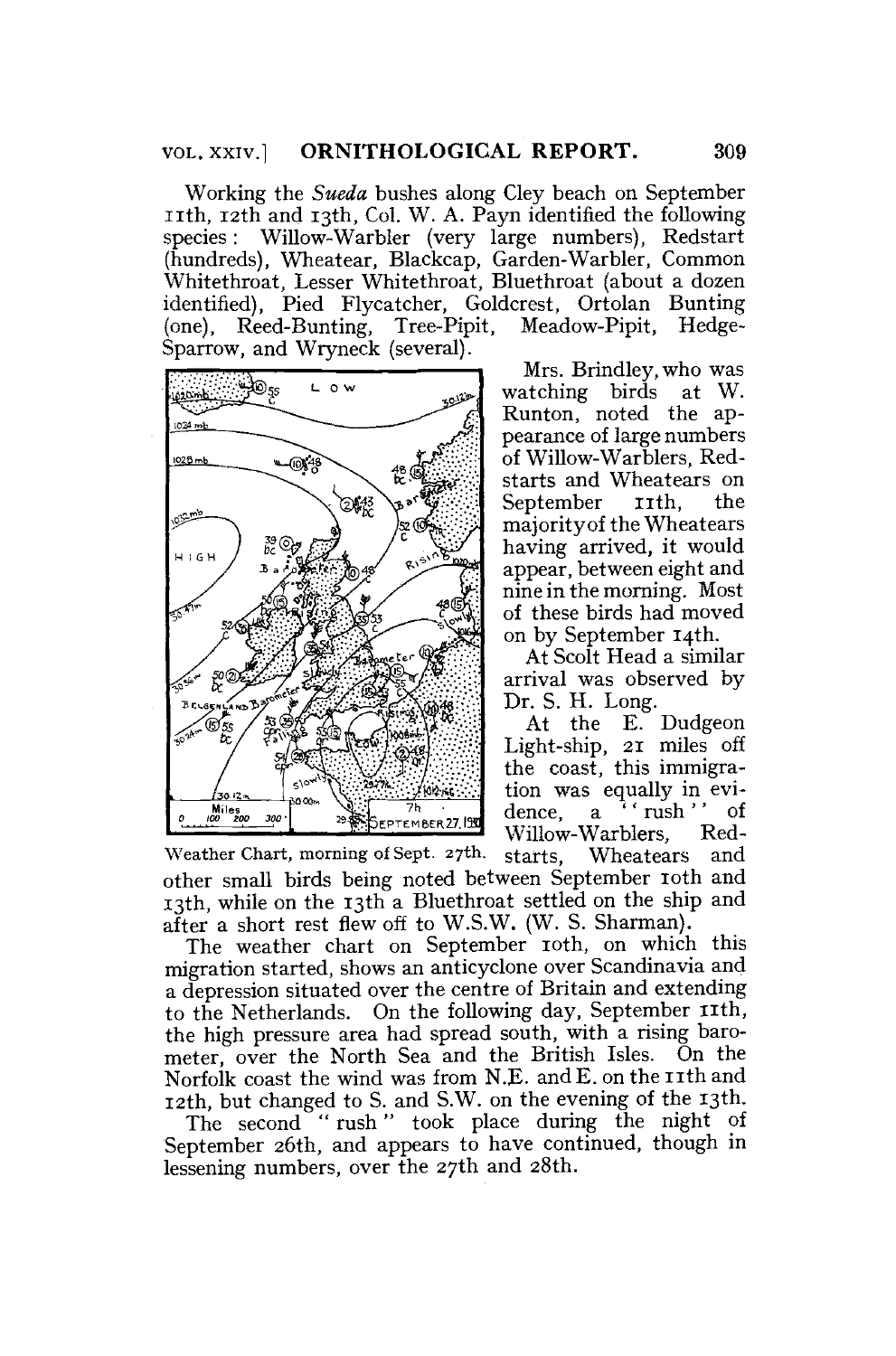At Bacton, where I was shooting on the morning of the 27th, the coastal hedges and rootfields were alive with Wheatears and Redstarts, while a number of Robins and Goldcrests, one Ring-Ouzel and a flock of Snow-Buntings were met with during the day. On the 28th I motored along the coast from Mundesley to Horsey, and during the whole journey Wheatears and Redstarts were to be seen beside the road. On Cley beach on the 27th Col. W. A. Payn identified Redstarts (great numbers), Wheatears (great numbers), Robins (great numbers), Chiffchaffs, Goldcrests, Bluethroats (in larger numbers than during the previous immigration), Garden-Warblers, Lesser Whitethroats, Blackcaps, Pied Flycatchers, Meadow-Pipits, Reed-Buntings, Snow-Buntings, Siskin (one), Brambling (one), Redwings, Song-Thrushes, Blackbirds, Short-eared Owl (one), and Woodcocks (two).

On the same day, among other migrants, Mr. H. F. Witherby watched a flock of 25 to 30 Siskins at Hickling.

At W. Runton, on the same day, Mrs. Brindley noted a great influx, of Redstarts and a considerable number of Robins, two of which latter were seen to come in from the sea at mid-day and settle on the cliff edge.

Wheatears were seen by the same observer coming in from the sea from a northerly direction during the morning, until by mid-day 150 were estimated to be on one small ploughed field of about three acres.

On the morning of the 28th Mrs. Brindley again watched Wheatears coming in at W. Runton, while several were also seen to take their departure, after rising high in the air, inland to the S. and S.W. The majority of these small migrants had disappeared by the 29th. With this host of small birds arrived some exceptionally early Hooded Crows. I saw two at Mundesley on September 28th, and five or six were seen at Hickling the same day (J. Vincent). Redwings and Woodcocks were also in advance of their usual date of arrival. Both species were met with by Col. Payn on Cley beach on the 27th, and Redwings were seen by Mr. Vincent at Hickling and by myself at Mundesley on the 28th.

A study of the meteorological conditions under which this great immigration took place is, I think, of considerable interest in view of the generally accepted view that migratory movements are commenced under anticyclonic conditions at the point of departure. On September 26th, on the night of which the main body of migrants crossed the North Sea, the weather chart at  $7$  a.m. shows a low pressure area over the North Sea extending to the coasts of Norway, Denmark and the Netherlands, with the barometer falling over the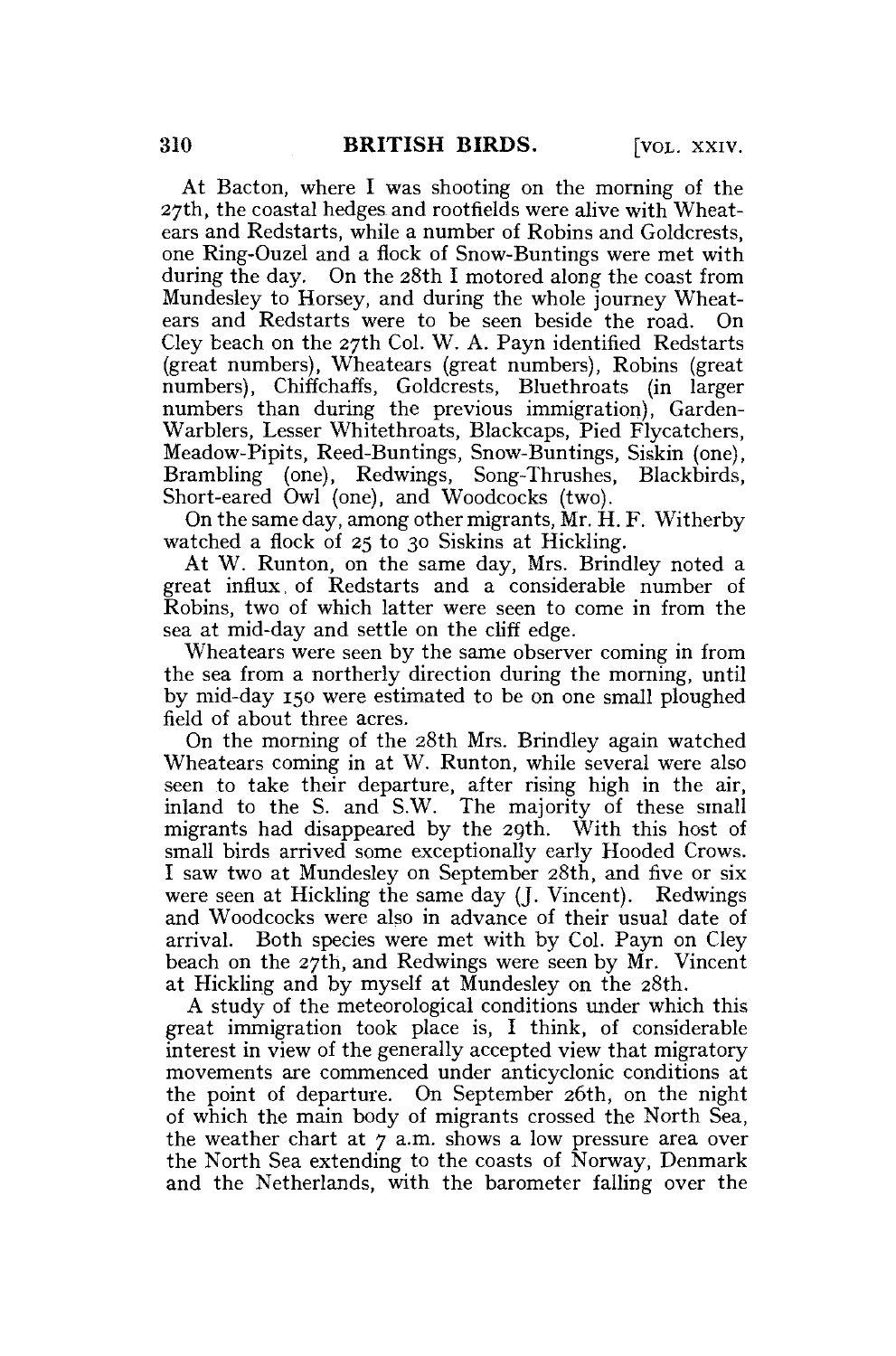Netherlands and Northern France, but rising slowly over the British Isles.

At 7 p.m. the depression had moved further south and was situated between, and included, the coasts of Norfolk and the Netherlands, while the barometer was rising slowly over the North Sea. It will be seen, therefore, that although these migrants started with a rising glass, anticyclonic conditions had by no means become established at the point of departure, and the weather certainly appeared to be still unfavourable. On the Norfolk coast it was a pitch black night with no moon. A strong wind was blowing from the N.E. with occasional gusts of almost gale force, while torrents of rain fell during the night, and it is a matter for wonder how such small birds as Chiffchaffs, Goldcrests and Redstarts were able to accomplish the sea passage under such conditions.

A remarkable apparent immigration of Hedge-Sparrows was observed by Mrs. Brindley at W. Runton on September 16th, 19th and 22nd, on each of which days, in the early morning, the hedges on the cliffs were found to be full of these birds. On the 16th Mrs. Brindley counted 15 together in one place, 12 in another and 8 in a third. Upon each occasion small flocks were seen during the morning to rise in the air and fly away inland to the S. and S.W.

A great E. to W. passage of Lapwings was noted by Col. Payn at Cley on September 22nd, and almost continuously throughout the day on the 23rd and 24th (T.A.C., *Field,*  December 20th, 1930, p. 879), while they were also seen passing a boat near Dogger Bank on the 23rd *{id., ib.).* 

A large arrival of Rock-Pipits took place on October 19th. Mr. D. L. Lack, who was on Scolt Head, tells me that the island was " alive " with them. Some 60 were flushed and identified, while several were seen to come in from the sea, some of which passed on inland to the S.W.

My latest notes of the autumn migration are from Mr. S. G. Sharman at the E. Dudgeon Light-ship, and are as follows :—

*November xbth.*—Starlings and Blackbirds at night. Left to W. in the morning.

*November iyth.—* Woodcock killed at lantern during the night. *November i8th.-*—Large arrival of Starlings and Blackbirds from E.N.E.

*November igth.-*—Five flocks, of about 100 each, of Lapwings travelling E.N.E. to W.S.W.

*November 20th,—*Blackbirds and Starlings in smaller numbers flying E.N.E. to W.S.W.

*November 24th.*—Three Redwings killed at lantern during the night.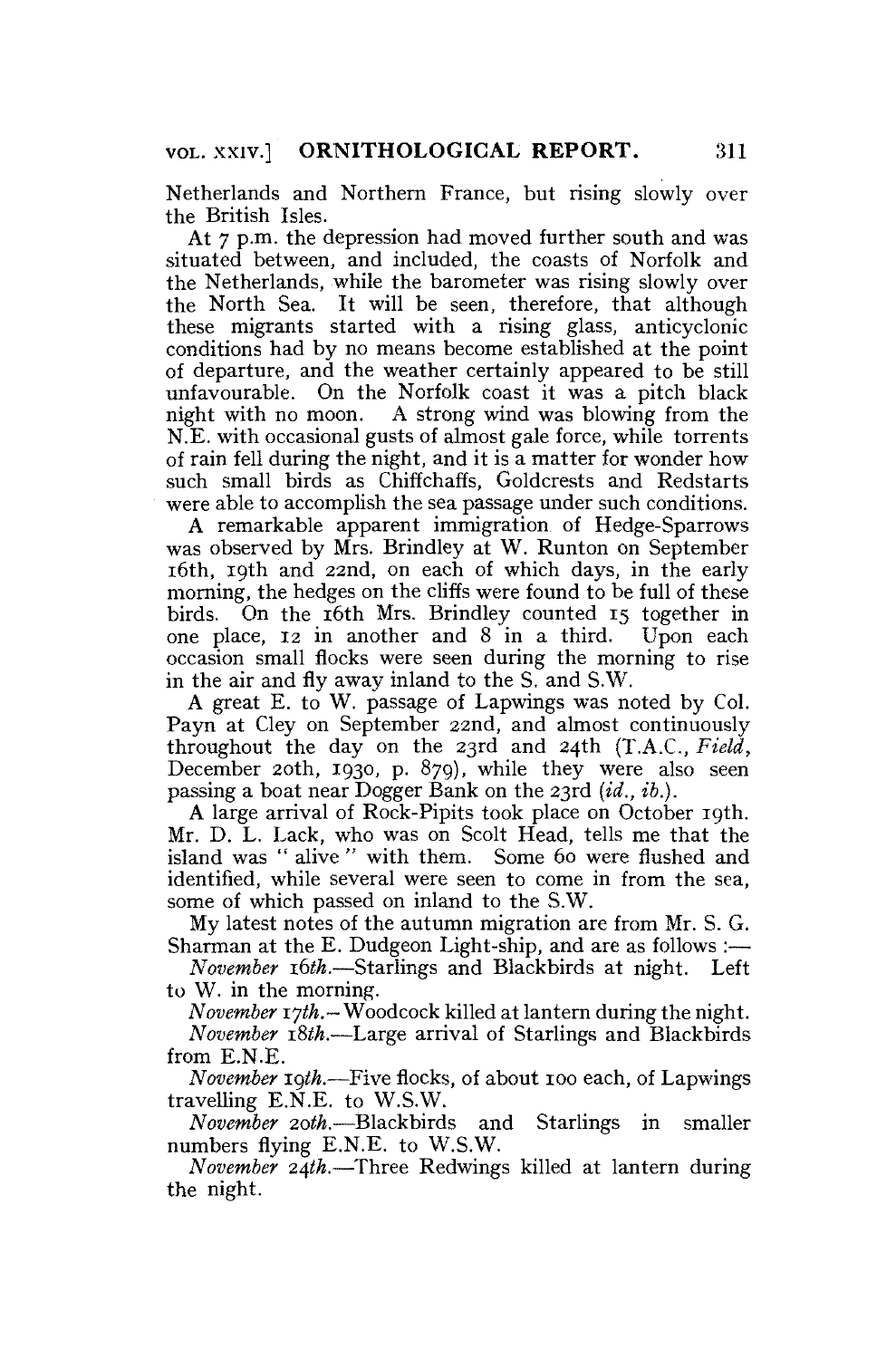### *November 2jth,*—Large flock of Starlings passing W.N.W. CLASSIFIED NOTES.

NUTCRACKER *(Nucifraga caryocatades).*—Mr. Guy Davey tells me that on October 6th he had a clear and unmistakable view of a Nutcracker at Letheringsett, but in spite of several people being on the look-out for it, it was not seen again.

STARLING *(Sturnus v. vulgaris)*.—One ringed at Hemsby on February 26th, 1929, was reported from near Tilsit, east Prussia, in October, 1930.

LINNET (Carduelis c. cannabina).- An unusually late clutch of slightly incubated Linnet's eggs was found by Mr. G. S. B. Long at Ringwood on August 17th.

CROSSBILL *{Loxia c. curvirostra).—*On April 25th a female and two males, one of which was singing, were seen in a belt of fir trees between Harleston and Bungay (P. Hogg). This record suggests the possibility of a pair or two having nested in the locality, which is far outside the normal breeding area.

On July 17th a Crossbill was picked up dead at Rollesby, near the coast (E. C. Saunders), while Mr. A. H. Patterson reports that during the same month four were caught on a fishing boat " 150 miles off Heligoland " *{Eastern Daily Press,*  July 31st, 1930).

ORTOLAN BUNTING *(Emberiza hortulana).*—One was identified by Col. W. A. Payn on Cley beach during the great migratory " rush " of September 11th.

MEADOW-PIPIT *(Anthus pratensis).*—One ringed as a young bird at Cley on May 21st, 1930, was reported from Basses Pyrénées on October 6th of the same year.

BLUE TITMOUSE *(Parus cceruleus* ? subspecies).—In view of the scarcity of records of the Continental Blue Titmouse in Britain, it is perhaps worth recording that on September 10th a Blue Tit settled on the E. Dudgeon Light-ship, and after a short rest flew off in a westerly direction (W. S. Sharman).

GREAT GREY SHRIKE *(Lanius e. excubitor).—*One was seen at Waxham by Miss E. L. Turner on October 2nd.

CHIFFCHAFF *(Phylloscopus collybita).—Mr.* R. M. Garnett states that he saw a very late bird near Weybourne on November 6th *(Field,* November 29th, 1930, p. 782). One was also identified by Mr. Garnett in the same locality on November 26th, 1929.

WOOD-WARBLER *(Phylloscopus s. sibilatrix).*—Mr. N. Tracy tells me that he located two pairs breeding at S. Wootton, and two pairs at Snettisham in 1930.

FIELDFARE *(Turdus pilaris).*—A rather unusually late spring passage of Fieldfares was noted, flocks being seen at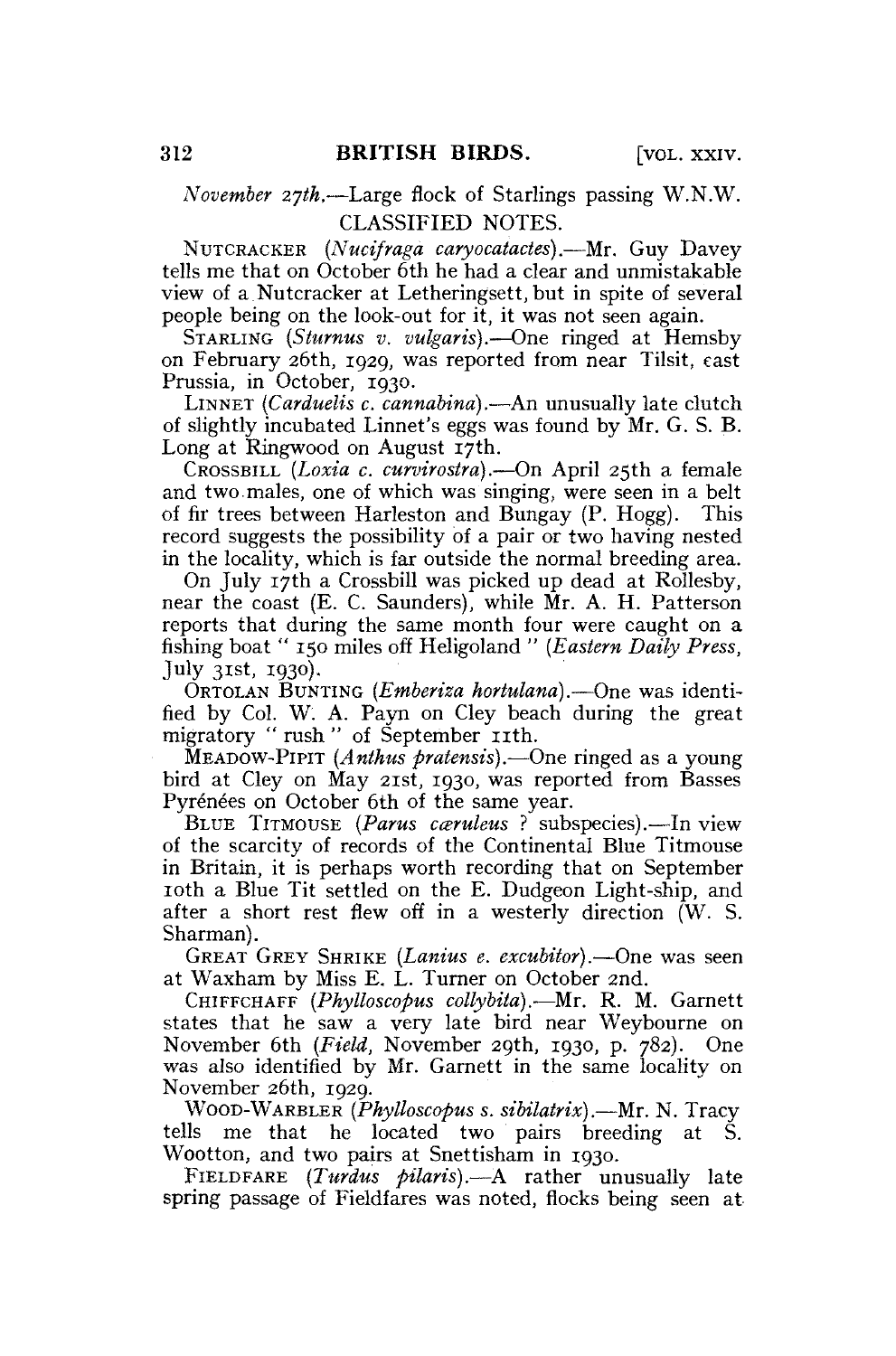Kelling on May 7th (R. M. Garnett) and at Hickling on May 8th (S. H. Long).

BLACKBIRD *(Turdus m. merula).*—A Blackbird ringed at Heligoland (No. 81764) on October 25th, 1930, was recovered at Rollesby on January 26th, 1931 (H. F. Witherby *in litt).* 

REDSTART *(Phcenicurus ph. phcenicurus).*—Mr. N. Tracy tells me that six pairs of Redstarts, two of which reared second broods, bred in his wood at S. Wootton in 1930. I heard of no nests on the eastern side of the county.

NORWEGIAN BLUETHROAT (Luscinia s. gatkei).—An unusually large number of Bluethroats, presumably of this form, arrived during the two great "rushes" of small Passerine migrants which occurred between September 11th and 13th and on September 27th and 28th. About a dozen were seen by Col. W. A. Payn on Cley beach on September 11th, 12th and 13th, and still larger numbers on the 27th. On September 13th one settled on the E. Dudgeon Light-ship (W. S. Sharman).

WHITE-SPOTTED BLUETHROAT *{Luscinia s. cyanecula).*— As already reported *{Brit. Birds,* Vol. XXIII., p. 339) a male White-Spotted Bluethroat was seen and identified by Mr. R. M. Garnett at Salthouse on April 7th and 8th. This species has never previously been recorded in the county, but as the bird was under observation for a prolonged period at close quarters there can be little doubt as to the correctness of Mr. Garnett's identification, and he is to be congratulated on this interesting record.

SWALLOW and MARTIN *{Hirundo r. rustica* and *Delichon u. urbica).*—A competition was organized this year by the *Eastern Daily Press,* with an offer of two prizes, one for the greatest number of occupied House-Martins' nests upon any single building in the county, and one for the largest number of occupied Swallows' nests on any farmstead or homestead. Dr. S. H. Long, who was deputed to make the awards, received the returns in the last week of June. These were 135 in number, and gave a total of 3,019 nests, of which, after inspecting a considerable number, Dr. Long estimated that no more than 200 were Swallows'. The largest number of House-Martins' nests were found under the eaves of Newfound Farm, Cringleford, and numbered 105, while the highest total of those of the Swallow was 34, these being situated in some old farm buildings at South Raynham (S. H. Long).

Two late House-Martins were seen at Bacton by Mr. R. C. Bell on November 10th, and one at Hemsby on November 23rd by Miss J. Ferrier.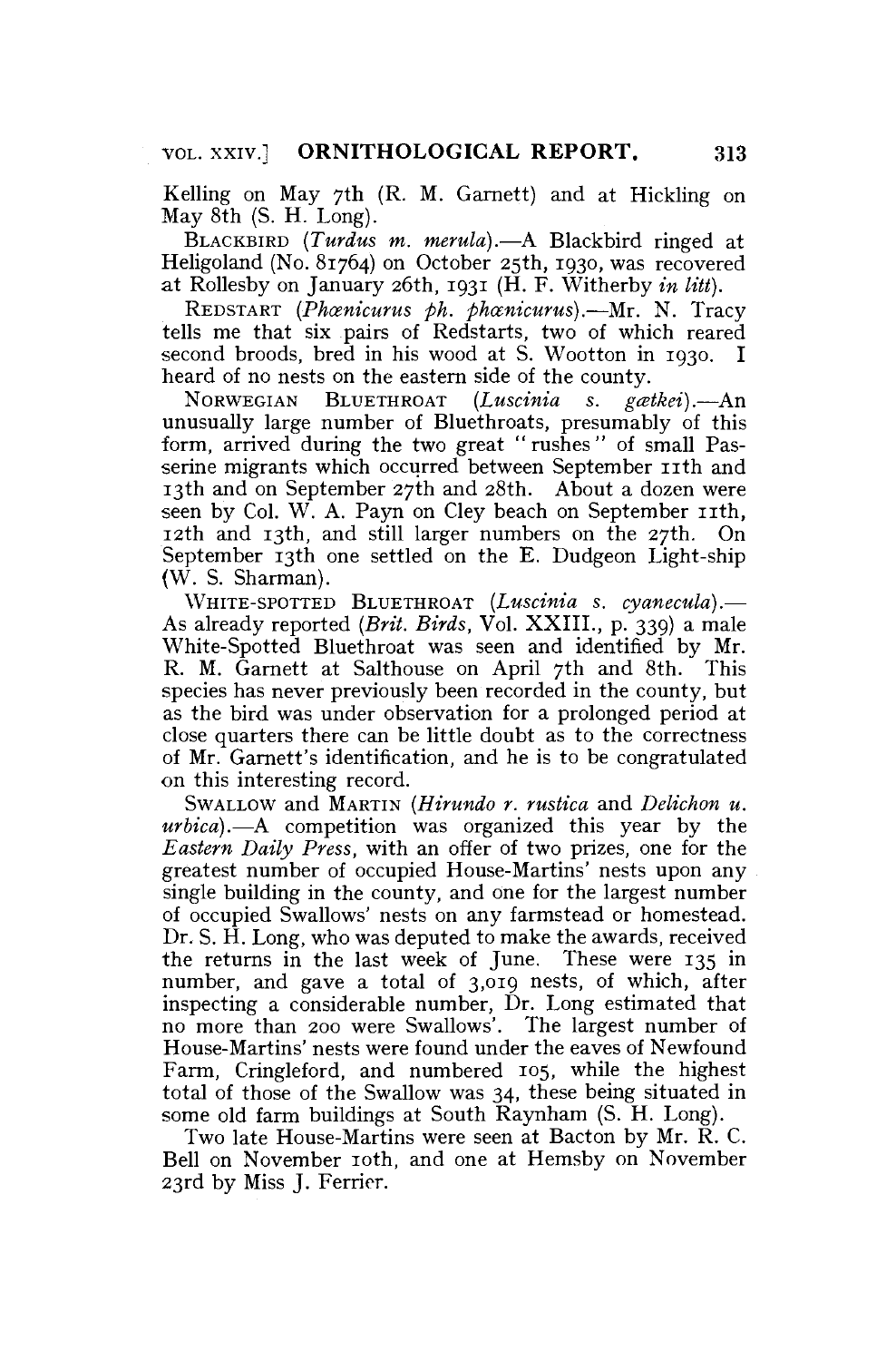ALPINE SWIFT *(Apus m. melba).*—As already reported, one was seen near Hunstanton on September 25th (P. H. Ball, *Field,* November 8th, 1930).

KINGFISHER *(Alcedo a. ispida).—*One was caught at the Lynn Well Light-ship, at the mouth of the Wash, on April 4th (W. S. Sharman).

NORTHERN GREAT SPOTTED WOODPECKER *(Dryobates m. major).*—A considerable immigration of Great Spotted Woodpeckers seems to have occurred during the late autumn of 1929, and they were unusually abundant in the neighbourhood of Yarmouth during the winter (A. H. Patterson). A female sent to me by Mr. E. C. Saunders, which was killed at Horsey on January 6th, 1930, proved to be a typical example of the northern form.

SHORT-EARED OWL *(Asio f. flammeus).—7wo* pairs nested in the Broads district and both reared broods (J. Vincent).

MARSH-HARRIER *(Circus ce. wruginosus).*—One pair nested in the usual locality. The male arrived on April 5th and the female on April 10th. The first egg was laid on May 10th and on the 24th there were six eggs. From these, five young ones hatched, of which one died and four reached maturity. The incubation-period in this case appears to have been thirty-three days *(cf.* J. Vincent, *antea,* p. 80).

MONTAGU'S HARRIER *(Circus pygargus).*—Some five or six pairs were present in their favourite haunt during the summer, the first birds arriving on April 23rd. As already reported, one of the nests contained eventually a clutch of ten eggs, all of which Mr. J. Vincent is convinced were laid by the same bird. This nest was unfortunately robbed *(cf.* J. Vincent, *antea,* p. 81).

A young one, ringed at Hickling on June 24th, 1930, was reported from Lagarde (Cantal), France, on September 21st.

HEN-HARRIER *(Circus c. cyaneus).—A* male was seen on March 5th, and two females or possibly immature males on November 9th, at Cley (R. M. Garnett, *Field,* November 29th, 1930, p. 782).

HONEY-BUZZARD *(Pemis a. apivorus).—*An immature bird was trapped at Rollesby on September **16th** (E. C. Saunders).

OSPREY *(Pandion h. halicetus).*—On May 24th an Osprey was shot near Stradsett (Sir W. Bagge), while during the autumn, as already reported in *British Birds* and *The Field,*  an unusually large immigration of these birds took place.

On September 13th one, now in the Norwich Museum, was shot near Harleston. On September 17th one was caught on board a fishing boat and brought into Yarmouth. During the latter half of September and first week of October one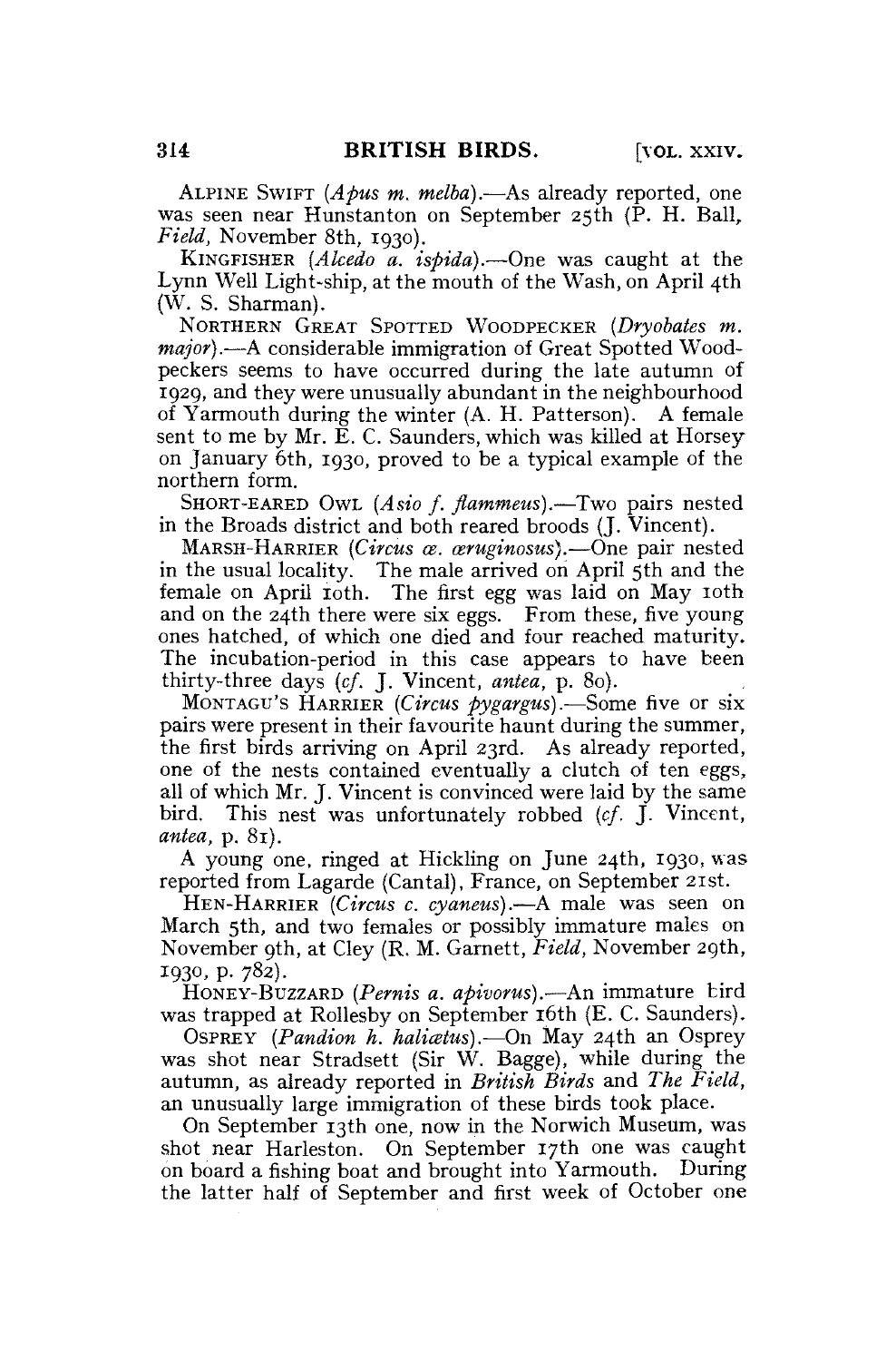frequented Hickling Broad (J. Vincent). On September 20th one was seen over Rockland Broad (E. A. R. Ennison). From October 12th to 22nd one was watched almost daily by Miss M. Barclay at Gunton Lake, while the last one reported to me was seen near Holt by Mr. M. Meiklejohn on October 27th.

WHITE STORK *(Ciconia c. ciconia).*—A bird, identified as a White Stork, was seen to arrive from the sea at Eccles by Mr. Le G. Clark on May 10th (J. Vincent).

SPOONBILL *(Platalea I. leucorodia).*—At Cley and Salthouse Marshes the first Spoonbill reported to me was one seen by Mr. E. Bird on April 8th. Single birds were also seen on these marshes on April 10th, May 12th, May 22nd and June 20th (R. M. Garnett, *Field,* November 29th, 1930, p. 782).

BITTERN *(Botaurus s. stellaris).*—Mr. Vincent reports an improvement in the number of Bitterns nesting in the Hickling and Horsey area after the decrease noted last year as a result of the severe February frost.

[FLAMINGO *(Phcenicopterus r. antiquorum).*—On August 6th and again on August 10th, a Flamingo was seen on Breydon. From about this date until November 19th or 20th one was frequently seen on the Wells marshes (G.T.C., *Eastern Daily Press,* November 26th, 1930). On November 23rd one was seen on the coast between Winterton and Hemsby in the morning, and on Bacton beach in the afternoon, and on November 25th one, probably the same bird, was found injured on Overstrand beach and destroyed *(t.c,* November 25th and 26th, 1930). A Flamingo which had been found in an exhausted condition near Yarmouth three years before, and had since been kept unpinioned in his garden by Mr. Powell of Lowestoft, escaped early in August of this year  $($ J.K., *t.c.*, August 11th, 1930) and it is possible that this was the bird seen on Breydon. The specimen killed at Overstrand appears, however, not to have been Mr. Powell's bird as might have been assumed, for Mr. F. C. Ratcliff, who examined it after death, tells me that this bird had both wings clipped, whereas Mr. Powell's was full-winged. From whence the Overstrand bird escaped has not been ascertained.]

WHOOPER SWAN *(Cygnus cygnus).*—Whoopers appear to have put in an appearance unusually early this year, and Capt. H. J. Cator tells me that he saw a herd of twelve at Ranworth on October 28th.

MALLARD *(Anas p. platyrhyncha).*—Attention must be drawn here to a number of interesting records of Mallards ringed at Hickling in March, 1930, and reported from Denmark, Sweden and Germany in the late summer and autumn of the same year *(cf. antea,* p. 187). A further recovery, Mr.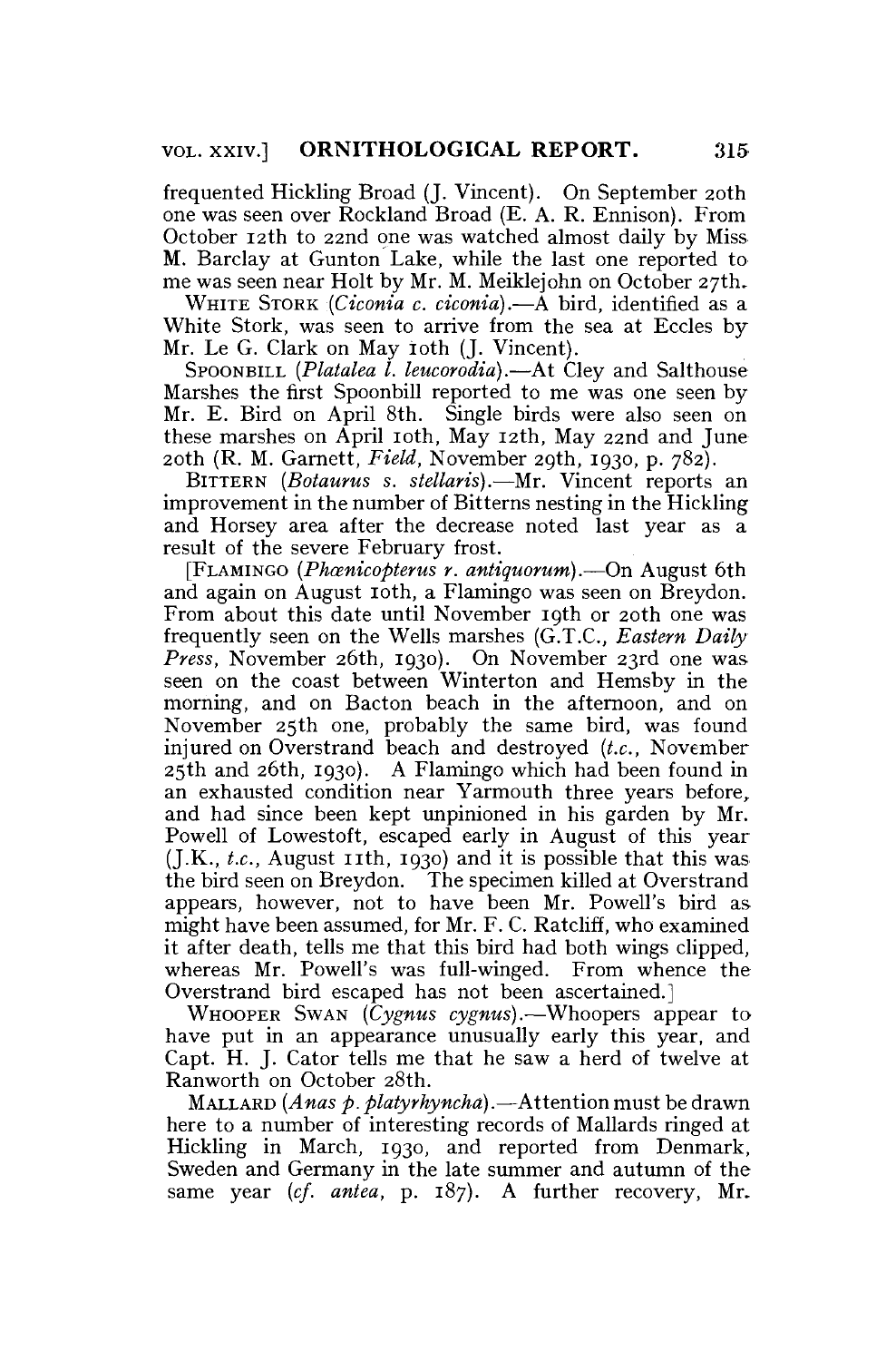Witherby informs me, has been reported from Kurland, Latvia, where one of these birds was found on July 20th, 1930.

GARGANEY *(Anas querquedula).-*—Garganeys were again numerous in 1930, and this beautiful little duck bids fair to become as abundant again in Norfolk as it appears to have been during the last century. For many years, prior to 1928, it was exceedingly scarce, only two or three pairs breeding each year in one small area of Broadland. In 1928, possibly owing to the formation by Capt. H. J. Cator •of an extensive area of flooded marshes at Ranworth, a large increase in the number of breeding pairs took place, and this increase has been maintained each year since. Hickling and Ranworth are its principal strongholds, but a pair or two have for the past three years nested annually at Cley.

I learn from Capt. Cator that a female was shot when flighting at Ranworth on December 12th. The only other winter record I know of is one which was killed at Martham on December 9th, 1915 (Gurney, *Zoologist,* 1916, p. 265).

LONG-TAILED DUCK *(Clangula hyemalis).*—It is perhaps worth recording that on January 27th—during very mild weather—two adult drakes were shot at Burnham (F. E. Gunn).

RED-NECKED, SLAVONIAN, AND BLACK-NECKED GREBES.— On May 16th a Red-necked Grebe *{P. griseigena),* which appeared to be in full summer plumage, was seen close inshore off Blakeney (M. Barclay). On September 28th a Slavonian Grebe *(P. auritus)* was seen in Heigham Sound (J. Vincent). On May 2nd a Black-necked Grebe *(P. nigricollis)* was seen at Hickling (J. Vincent) and on November 23rd one on some flood water near Dereham (M. Barclay).

NORTHERN GOLDEN PLOVER *(Charadrius a. altifrons).*—As reported, *antea,* p. 72, a Northern Golden Plover which had been ringed for Mr. P. Skovgaard in Iceland on July 4th, 1928, was recovered near King's Lynn on February 3rd, 1930.

RUFF *(Philomachus pugnax).*—A single Ruff was seen by Mr. D. L. Lack on Cley Marsh on July 5th, an unusually early •date.

LITTLE STINT *(Catidris minuia).-*—Spring records of this species are sufficiently scarce to warrant recording one seen by Mr. C. W. Benson at Scolt Head on June 8th. During the autumn a fair number were present on the coast, and at Kelling on September 21st I watched a small party of five feeding within a few yards of me.

SPOTTED REDSHANK *(Tringa erythropus).*—One was seen on August 19th, and two on August 20th at Cley (R. M. Garnett).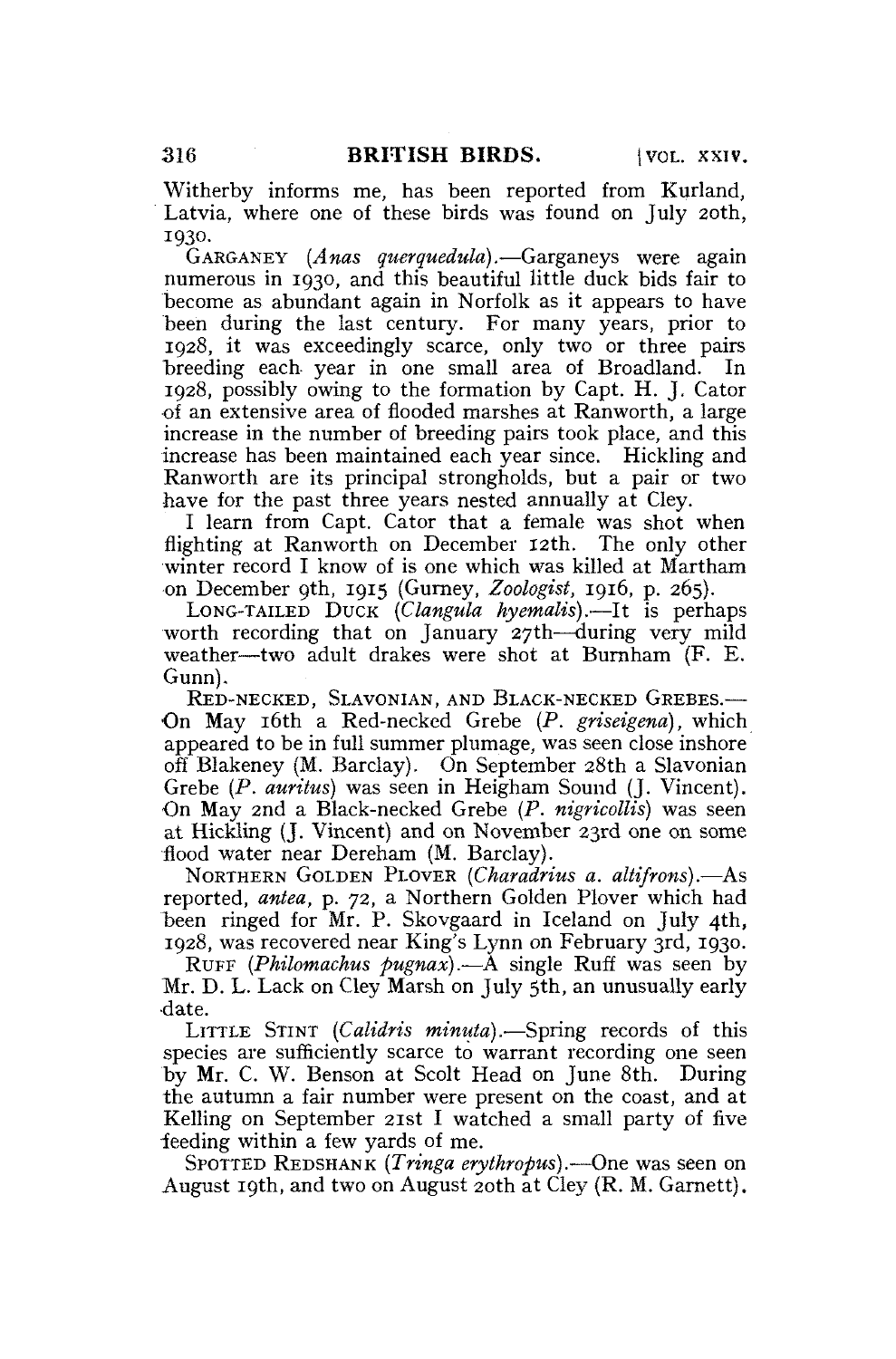On August 20th five were seen at Hickling (J. Vincent), and on August 27th and September 29th several at Wolferton (C. T. M. Plowright).

RED-NECKED PHALAROPE (Phalaropus lobatus).-One was seen on Salthouse Broad on September 2nd (R. M. Garnett). Another—in juvenile plumage—frequented a small pond at Kelling from September 18th to 24th (R.M.G.). This bird, as is usual with this species, was absurdly tame, and on September 21st I was able to watch it busily feeding within a distance of a few yards.

AVOCET *(Recurvirostra avosetta).—* One was seen on the Bure Marshes on May 7th (A. H. Patterson). On December 9th an adult male was sent in to Yarmouth from a locality on the coast (E. C. Saunders). This bird was very emaciated and showed no signs of having been shot, and I understand that it was picked up dead. I know of only one other record for December, namely, one shot on Breydon on December 5th, 1926.

BAR-TAILED GODWIT *(Limosa .1. lapponica).*—An adult male Bar-tailed Godwit, now in the Norwich Museum, which was shot on the coast in the third week of January, proved to be in rather an unusual and interesting condition of plumage, a large amount of the red plumage of summer having been retained on the neck, breast and under-parts. These red feathers were very much worn, and the bird had evidently failed to complete its autumn moult.

BLACK-TAILED GODWIT *{Limosa 1. limosa),*—Single birds were seen at Salthouse on July 16th (R. M. Garnett), August  $18th$  (D. L. Lack), and August 23rd (R.M.G. and D.L.L.).

SANDWICH TERN *(Sterna s. sandvicensis).*—After an almost complete absence of three years the Sandwich Terns returned in force to Scolt Head this season, much to the satisfaction of Charles Chestney, our Scolt Head watcher. Dr. S. H. Long estimated the number of pairs breeding there at some 500, while not a single nest was found at Blakeney Point.

A considerable colony again nested on Salthouse Marsh, 313 young ones being ringed there on June 20th and 21st (R. M. Garnett).

Birds ringed at Salthouse, Scolt Head and Blakeney have been reported during the year from Norddorferstrand, Germany, Calvados and St. Valery-sur-Somme, France, south Portugal, Ivory Coast, west Africa and Port Elizabeth, South Africa *(cf. antea,* pp. 215-16).

ROSEATE TERN *(Sterna d. dougallii).*—Two pairs nested at Scolt Head this year, and both hatched off successfully